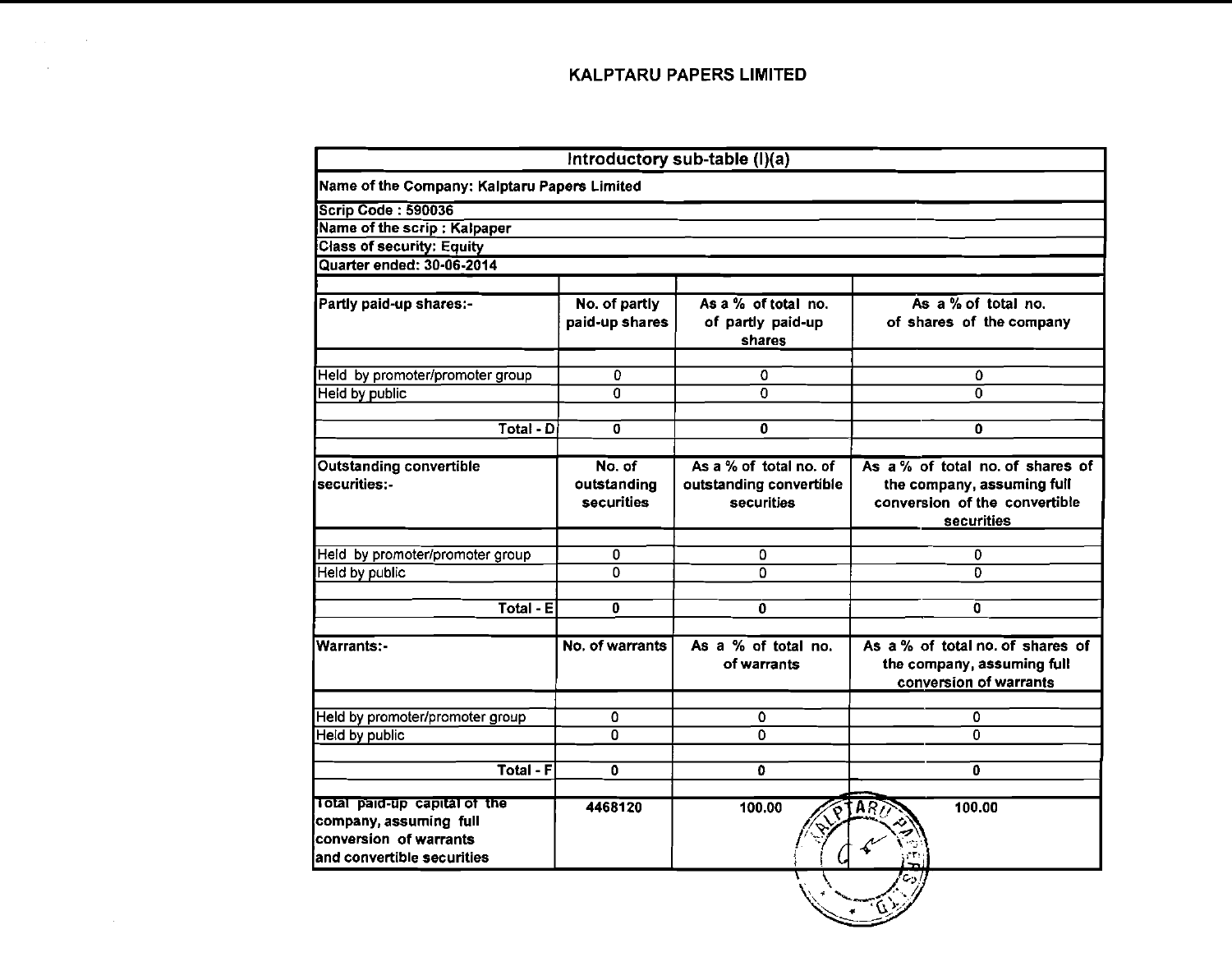**Contract Contract** 

 $\sim 100$ 

|                  |                                                                                    |                                  |                                     | <b>Statement Showing Shareholding Pattern</b>                   |                                     |                                                                    |                            |                                               |
|------------------|------------------------------------------------------------------------------------|----------------------------------|-------------------------------------|-----------------------------------------------------------------|-------------------------------------|--------------------------------------------------------------------|----------------------------|-----------------------------------------------|
| Category<br>code | Category of<br>Shareholder                                                         | Number of<br><b>Shareholders</b> | <b>Total</b><br>number<br>of shares | Table $(I)(a)$<br>Number of<br>shares held in<br>dematerialized |                                     | Total shareholding as a<br>percentage of total<br>number of shares |                            | <b>Shares Pledged or otherw</b><br>encumbered |
|                  |                                                                                    |                                  |                                     | form                                                            | As a<br>percentage<br>$of(A+B)^{1}$ | As a<br>percentage<br>of $(A+B+C)$                                 | Number of<br>shares        | As a percen                                   |
| (1)              | (II)                                                                               | (III)                            | (IV)                                | (V)                                                             | (VI)                                | (VII)                                                              | $\overline{\text{(VIII)}}$ | $(IX)=(VIII)/(IV)$                            |
| (A)              | Shareholding of Promoter                                                           |                                  |                                     |                                                                 |                                     |                                                                    |                            |                                               |
|                  | and Promoter Group <sup>2</sup>                                                    |                                  |                                     |                                                                 |                                     |                                                                    |                            |                                               |
| $\mathbf{1}$     | Indian                                                                             |                                  |                                     |                                                                 |                                     |                                                                    |                            |                                               |
| (a)              | Individuals/Hindu Undivided Family                                                 | 16                               | 1386815                             | 1386815                                                         | 31.04                               | 31.04                                                              | $\bf{0}$                   | 0.00                                          |
| (b)              | Central Government/ State<br>Government(s)                                         | 0                                | O                                   | 0                                                               | 0.00                                | 0.00                                                               | $\bf{0}$                   | 0.00                                          |
| (c)              | Bodies Corporate                                                                   | $\overline{2}$                   | 1297350                             | 1297350                                                         | 29.04                               | 29.04                                                              | 0                          | 0.00                                          |
| (d)              | Financial Institutions/ Banks                                                      | $\bf{0}$                         | $\mathbf{0}$                        | 0                                                               | 0.00                                | 0.00                                                               | 0                          | 0.00                                          |
| (e)              | Any Others(Specify)                                                                | 0                                | $\mathbf{0}$                        | $\mathbf 0$                                                     | 0.00                                | 0.00                                                               | $\bf{0}$                   | 0.00                                          |
|                  | Sub Total(A)(1)                                                                    | 18                               | 2684165                             | 2684165                                                         | 60.07                               | 60.07                                                              | $\bf{0}$                   | 0.00                                          |
| $\mathbf{2}$     | Foreign                                                                            |                                  |                                     |                                                                 |                                     |                                                                    |                            |                                               |
| $\mathbf{a}$     | Individuals (Non-Residents Individuals/<br>Foreign Individuals)                    | 0                                | $\vert 0 \vert$                     | $\boldsymbol{0}$                                                | 0.00                                | 0.00                                                               | $\bf{0}$                   | 0.00                                          |
| $\mathbf b$      | <b>Bodies Corporate</b>                                                            | 0                                | 0                                   | 0                                                               | 0.00                                | 0.00                                                               | $\bf{0}$                   | 0.00                                          |
| $\mathbf{C}$     | Institutions                                                                       | $\vert 0 \vert$                  | $\mathfrak{0}$                      | 0                                                               | 0.00                                | 0.00                                                               | $\pmb{0}$                  | 0.00                                          |
| $\mathbf d$      | Any Others(Specify)                                                                | 0                                | 0                                   | 0                                                               | 0.00                                | 0.00                                                               | $\pmb{0}$                  | 0.00                                          |
|                  |                                                                                    |                                  | $\mathbf{0}$                        | 0                                                               | 0.00                                | 0.00 <sub>1</sub>                                                  | $\bf{0}$                   | 0.00                                          |
|                  | $\overline{\text{Sub Total}(A)(2)}$                                                | $\bf{0}$                         | 0                                   | $\bf{0}$                                                        | 0.00                                | 0.00                                                               | $\bf{0}$                   | 0.00                                          |
|                  | <b>Total Shareholding of Promoter</b><br>and Promoter Group<br>$(A)=(A)(1)+(A)(2)$ | 18                               | 2684165                             | 2684165                                                         | 60.07<br>PAPER                      | 60.07                                                              | $\bf{0}$                   | 0.00 <sub>1</sub>                             |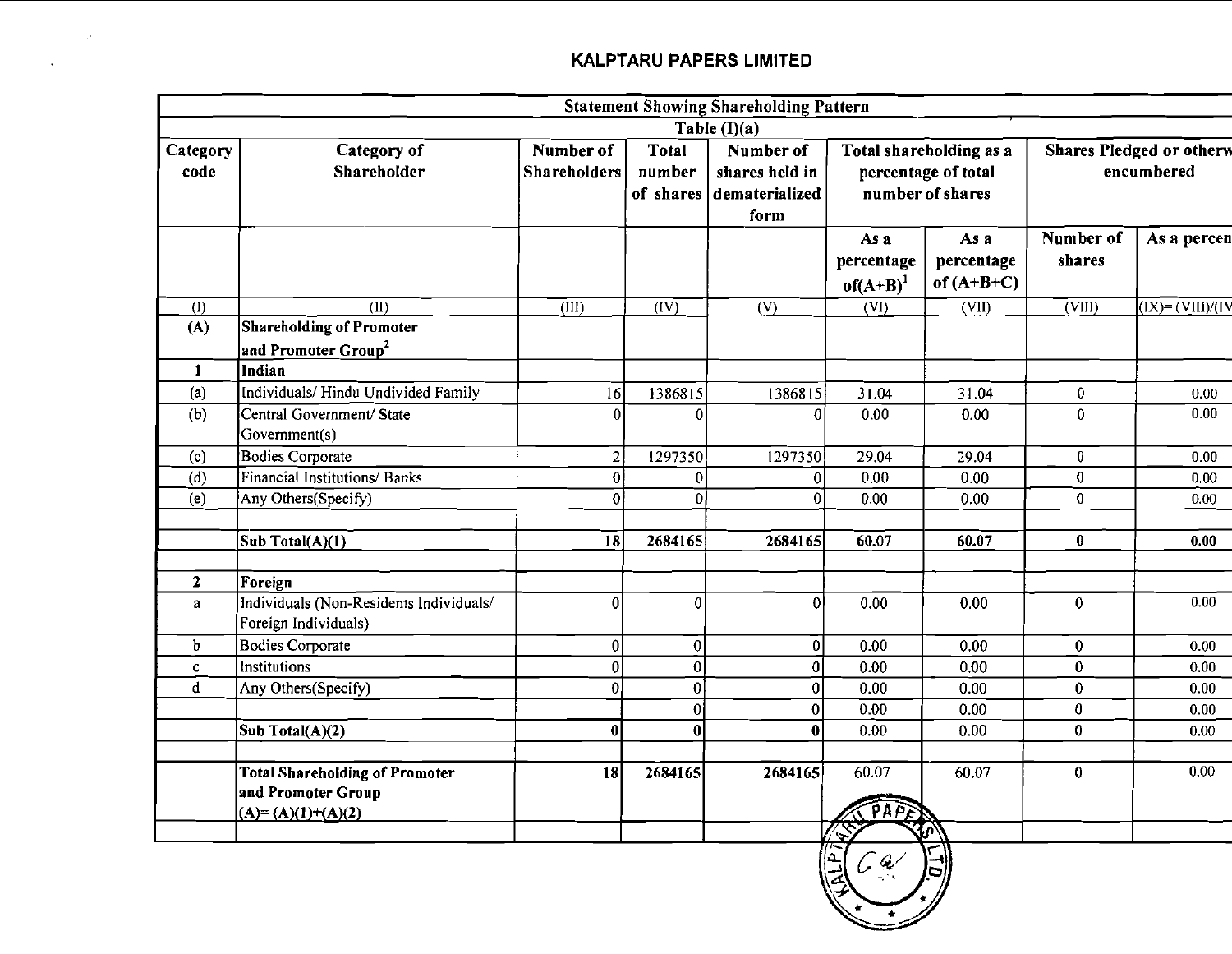$\sim 100$  km s  $^{-1}$ 

 $\mathcal{L}_{\text{max}}$  and  $\mathcal{L}_{\text{max}}$ 

|                  |                                                                                       |                                  |                        | <b>Statement Showing Shareholding Pattern</b>                   |                                   |                                                                                                                     |                     |                                                                              |
|------------------|---------------------------------------------------------------------------------------|----------------------------------|------------------------|-----------------------------------------------------------------|-----------------------------------|---------------------------------------------------------------------------------------------------------------------|---------------------|------------------------------------------------------------------------------|
|                  |                                                                                       |                                  |                        | Table (I)(a)                                                    |                                   |                                                                                                                     |                     |                                                                              |
| Category<br>code | Category of<br>Shareholder                                                            | Number of<br><b>Shareholders</b> | <b>Total</b><br>number | Number of<br>shares held in<br>of shares dematerialized<br>form |                                   | <b>Shares Pledged or otherw</b><br>Total shareholding as a<br>encumbered<br>percentage of total<br>number of shares |                     |                                                                              |
|                  |                                                                                       |                                  |                        |                                                                 | As a<br>percentage<br>$of(A+B)^1$ | As a<br>percentage<br>of $(A+B+C)$                                                                                  | Number of<br>shares | As a percent                                                                 |
| (1)              | (II)                                                                                  | (III)                            | (IV)                   | (V)                                                             | (VI)                              | (VII)                                                                                                               | (VIII)              | $\overline{(\text{IX})}$ = $(\overline{\text{VIII}})/(\overline{\text{IV}})$ |
| (B)              | Public shareholding                                                                   |                                  |                        |                                                                 |                                   |                                                                                                                     | N.A.                | N.A.                                                                         |
| $\mathbf{1}$     | Institutions                                                                          |                                  |                        |                                                                 |                                   |                                                                                                                     |                     |                                                                              |
| (a)              | Mutual Funds/ UTI                                                                     | 01                               | $\bf{0}$               | $\overline{0}$                                                  | 0.00                              | 0.00                                                                                                                |                     |                                                                              |
| (b)              | Financial Institutions Banks                                                          | 0                                | $\mathbf{0}$           | 01                                                              | 0.00                              | 0.00                                                                                                                |                     |                                                                              |
| (c)              | Central Government/ State Government(s)                                               | $\theta$                         | 0                      | Ωl                                                              | 0.00                              | 0.00                                                                                                                |                     |                                                                              |
| (d)              | Venture Capital Funds                                                                 | 0                                | $\overline{0}$         | 0                                                               | 0.00                              | 0.00                                                                                                                |                     |                                                                              |
| (e)              | Insurance Companies                                                                   | 0                                | $\mathbf{0}$           | 0                                                               | 0.00                              | 0.00                                                                                                                |                     |                                                                              |
| (f)              | Foreign Institutional Investors                                                       | 0                                | 0                      | 0                                                               | 0.00                              | 0.00                                                                                                                |                     |                                                                              |
| (g)              | Foreign Venture Capital Investors                                                     | 0                                | 0                      | 0                                                               | 0.00                              | 0.00                                                                                                                |                     |                                                                              |
| (h)              | Any Other (specify)                                                                   | $\bf{0}$                         | 0                      | $\bf{0}$                                                        | 0.00                              | 0.00                                                                                                                |                     |                                                                              |
|                  |                                                                                       |                                  |                        |                                                                 |                                   |                                                                                                                     |                     |                                                                              |
|                  | $\int$ Sub-Total (B)(1)                                                               | $\bf{0}$                         | 0                      | 0                                                               | 0.00                              | 0.00                                                                                                                |                     |                                                                              |
| B <sub>2</sub>   | Non-institutions                                                                      |                                  |                        |                                                                 |                                   |                                                                                                                     |                     |                                                                              |
| (a)              | <b>Bodies Corporate</b>                                                               | 64                               | 141211                 | 140311                                                          | 3.16                              | 3.16                                                                                                                | N.A.                | <b>N.A.</b>                                                                  |
| (b)              | Individuals                                                                           |                                  |                        |                                                                 |                                   |                                                                                                                     |                     |                                                                              |
| $\bf{I}$         | i. Individual shareholders holding nominal<br>share capital upto Rs.1 lakh            | 2041                             | 937057                 | 805157                                                          | 20.97                             | 20.97                                                                                                               |                     |                                                                              |
| $\mathbf{H}$     | ii. Individual shareholders holding nominal<br>share capital in excess of Rs. 1 lakh. | 27                               | 657281                 | 642981                                                          | 14.71                             | 14.71                                                                                                               |                     |                                                                              |
| (c)              | Any Other (specify)                                                                   |                                  |                        |                                                                 | 0.00 <sub>1</sub>                 | 0.00                                                                                                                |                     |                                                                              |
| $(c-i)$          | Clearing Member                                                                       | 9                                | 6851                   | 6851                                                            | 0.15                              | 0.15                                                                                                                |                     |                                                                              |
| $(c-ii)$         | Non-Resident Indian                                                                   | 9                                | 41555                  | 41555                                                           | 0.93                              | 0.93                                                                                                                | PARS                |                                                                              |
|                  |                                                                                       |                                  |                        |                                                                 |                                   |                                                                                                                     | $\mathbb{A}^n$      |                                                                              |
|                  | Sub-Total (B)(2)                                                                      | 2150                             | 1783955                | 1636855                                                         | 39.93                             | 39.93                                                                                                               | $\sqrt{2}$<br>7.4   | سم                                                                           |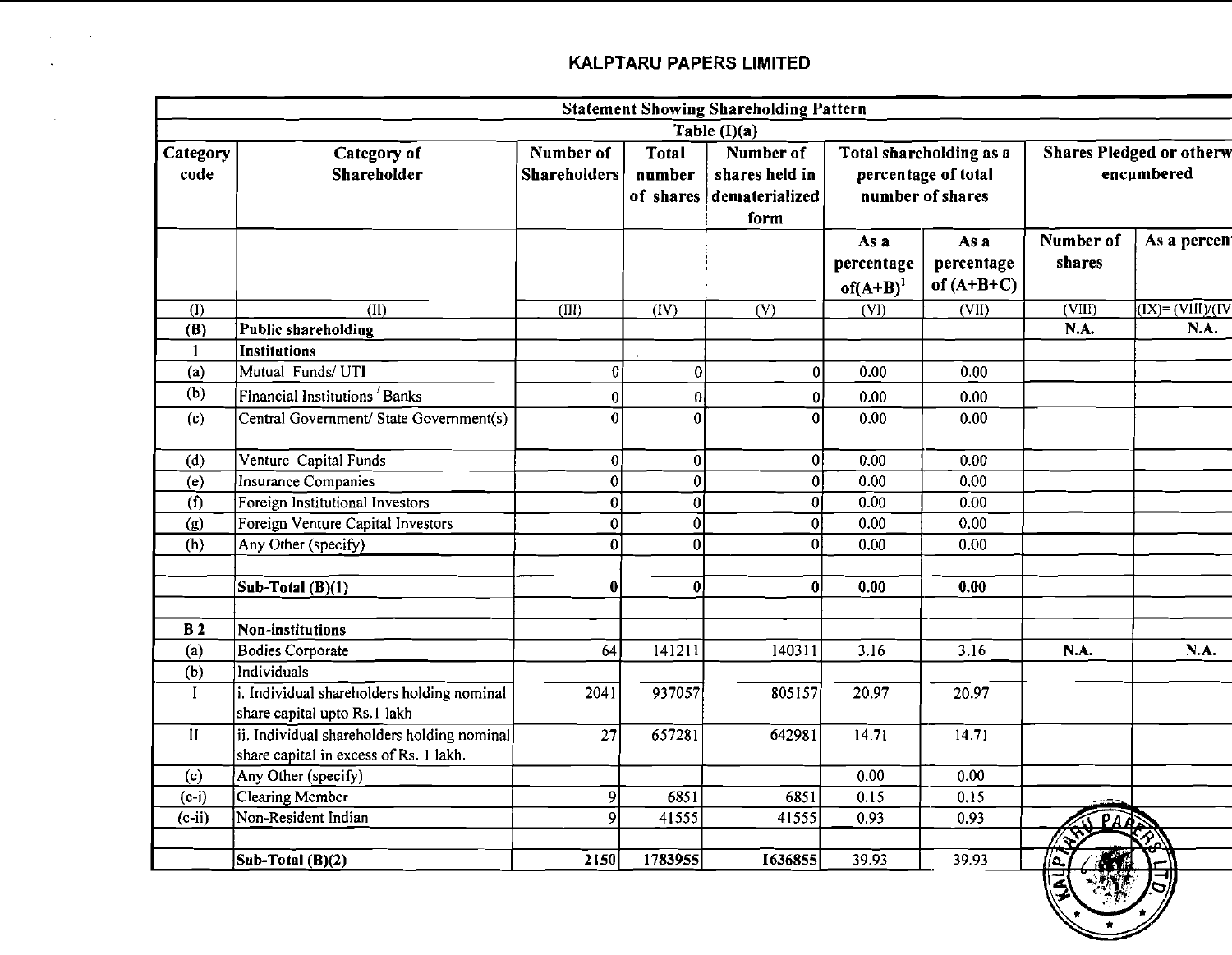$\sim$ 

|                  |                                                                                        |                                  |                        | <b>Statement Showing Shareholding Pattern</b>                   |                                     |                                                                    |                                         |                      |  |
|------------------|----------------------------------------------------------------------------------------|----------------------------------|------------------------|-----------------------------------------------------------------|-------------------------------------|--------------------------------------------------------------------|-----------------------------------------|----------------------|--|
|                  |                                                                                        |                                  |                        | Table $(I)(a)$                                                  |                                     |                                                                    |                                         |                      |  |
| Category<br>code | Category of<br>Shareholder                                                             | Number of<br><b>Shareholders</b> | <b>Total</b><br>number | Number of<br>shares held in<br>of shares dematerialized<br>form |                                     | Total shareholding as a<br>percentage of total<br>number of shares | Shares Pledged or otherwi<br>encumbered |                      |  |
|                  |                                                                                        |                                  |                        |                                                                 | As a<br>percentage<br>$of(A+B)^{1}$ | As a<br>percentage<br>of $(A+B+C)$                                 | Number of<br>shares                     | As a percent         |  |
| (1)              | (II)                                                                                   | (III)                            | (IV)                   | (V)                                                             | (VI)                                | (VII)                                                              | (VIII)                                  | $(IX) = (VIII)/(IV)$ |  |
| <b>(B)</b>       | <b>Total Public Shareholding</b><br>$(B)=(B)(1)+(B)(2)$                                | 2150                             | 1783955                | 1636855                                                         | 39.93                               | 39.93                                                              |                                         |                      |  |
|                  | TOTAL $(A)+(B)$                                                                        | 2168                             | 4468120                | 4321020                                                         | 100.00                              | 100.00                                                             |                                         |                      |  |
| (C)              | Shares held by Custodians and against<br>which Depository Receipts have been<br>issued |                                  |                        |                                                                 |                                     |                                                                    |                                         |                      |  |
|                  | Promoter and Promoter Group                                                            | ΩI                               | $\Omega$               |                                                                 | 0                                   | 0.00                                                               | 0                                       | 0.00                 |  |
| $\overline{2}$   | Public                                                                                 |                                  | 0                      |                                                                 | $\bf{0}$                            | 0.00                                                               | 0                                       | 0                    |  |
|                  | Sub-Total $(C)$                                                                        |                                  | 0                      |                                                                 | $\bf{0}$                            | 0.00                                                               | $\bf{0}$                                | $\bf{0}$             |  |
|                  | GRAND TOTAL (A)+(B)+(C)                                                                | 2168                             | 4468120                | 4321020                                                         | 100.00                              | 100.00                                                             | $\boldsymbol{0}$                        | 0.00                 |  |

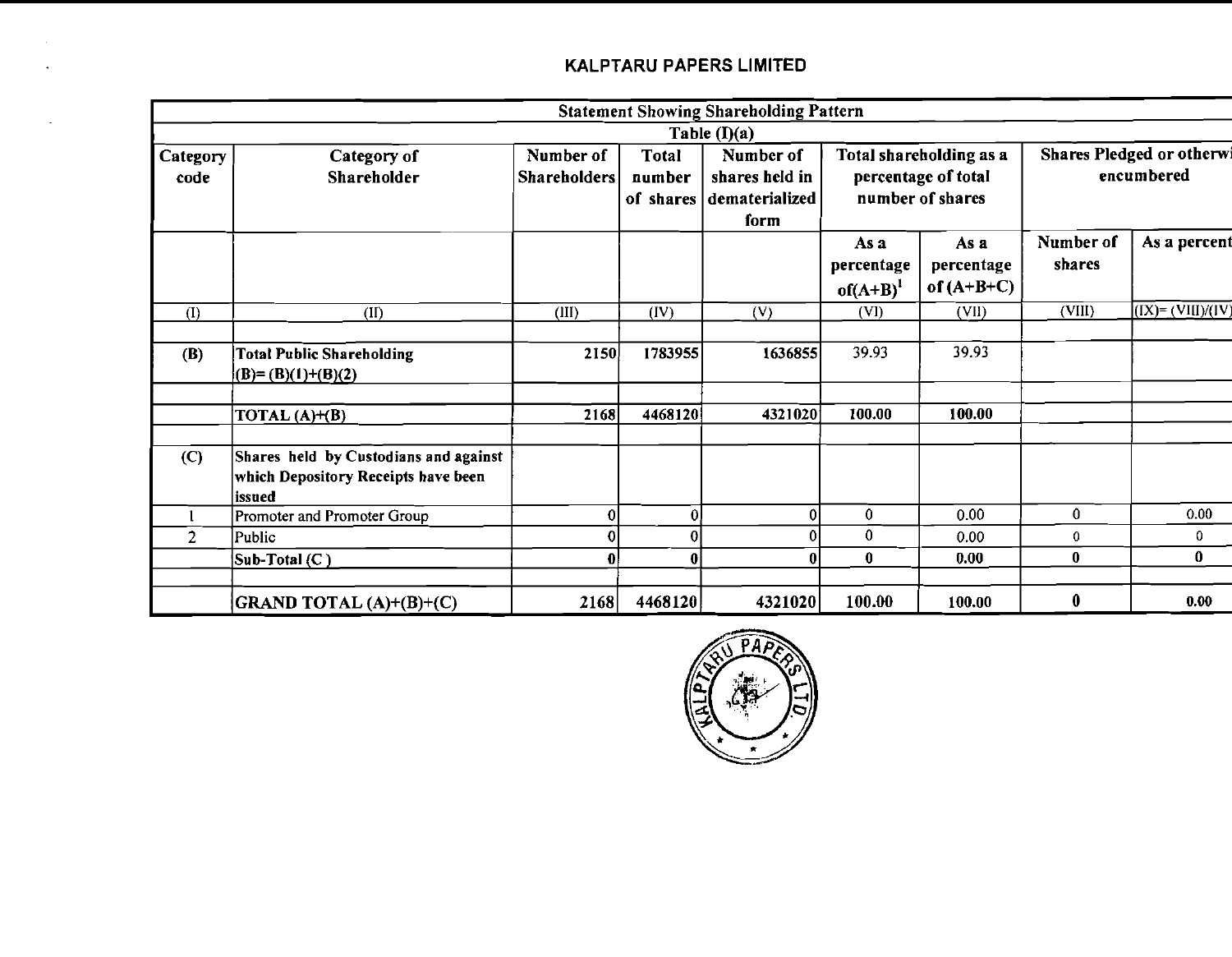## (1)(b) Statement showing holding of securities (including shares, warrants, convertible securities) of persons belonging to the category "Promoter and Promoter Group"

| Sr.                 | Name of the shareholder           |                  | <b>Details of Shares held</b>              |                          | Encumbered shares (*) |                                       |                          | Details of warrants | Details of           | Total shar   |                |
|---------------------|-----------------------------------|------------------|--------------------------------------------|--------------------------|-----------------------|---------------------------------------|--------------------------|---------------------|----------------------|--------------|----------------|
| No.                 |                                   |                  |                                            |                          |                       |                                       |                          |                     |                      | convertible  | (includin)     |
|                     |                                   |                  |                                            |                          |                       |                                       |                          |                     |                      | securities   | underlying si  |
|                     |                                   | shares held      | Number of $ As a \% of grand No.$<br>total |                          | As a                  | As a $%$ of                           | Number                   | As a $%$            | <b>Number</b>        | As a $%$     |                |
|                     |                                   |                  | (A)<br>$+(B)+(C)$                          |                          | percentage            | grand total<br>$(A)+(B)+(C)$ warrants | of                       | total               | of                   | total        | assuming f     |
|                     |                                   |                  |                                            |                          |                       | of sub-clause                         | held                     | number<br>οſ        | converti<br>ble      | number<br>of | conversion     |
|                     |                                   |                  |                                            |                          |                       | (l)(a)                                |                          |                     | warrants securitie   | converti     | warrants a     |
|                     |                                   |                  |                                            |                          |                       |                                       |                          | of the              | s                    | ble          |                |
|                     |                                   |                  |                                            |                          |                       |                                       |                          | same                | held                 | securitie    | convertib.     |
|                     |                                   |                  |                                            |                          |                       |                                       |                          | class               |                      | $\mathbf{s}$ | securities) as |
|                     |                                   |                  |                                            |                          |                       |                                       |                          |                     |                      | of the       | of diluted sh  |
|                     |                                   |                  |                                            |                          |                       |                                       |                          |                     |                      | same         |                |
|                     |                                   |                  |                                            |                          |                       |                                       |                          |                     |                      | class        | capital        |
| $\langle l \rangle$ | (11)<br>N. N. PAPERS PVT. LTD.    | (III)            | (IV)                                       | $\omega$                 | (VI)=(V)/(III)*100    | (VII)                                 | (VIII)                   | (X)                 | $\infty$             | (XI)         | (XII)          |
| 2                   | <b>KALPTARU FINCAP LIMITED</b>    | 750700           | 16.80                                      | $\bf{0}$                 | 0.00                  | 0.00                                  | $\mathbf{0}$             | 0.00                | 0                    | 0.00         | 0.00           |
| 3                   | <b>JAI KISHAN GUPTA</b>           | 546650<br>420670 | 12.23<br>9.41                              | $\bf{0}$<br>$\mathbf{0}$ | 0.00                  | 0.00                                  | $\mathbf{0}$             | 0.00                | $\bf{0}$             | 0.00         | 0.00           |
|                     | NAVEEN JAI KISHAN GUPTA           | 311820           | 6.98                                       | $\Omega$                 | 0.00<br>0.00          | 0.00                                  | $\mathbf 0$              | 0.00                | $\bf{0}$             | 0.00         | 0.00           |
| -5                  | JUSHA GUPTA                       | 209920           | 4.70                                       | $\bf{0}$                 | 0.00                  | 0.00                                  | $\mathbf{0}$             | 0.00                | $\bf{0}$             | 0.00         | 0.00           |
| 6                   | SAVITA GUPTA                      | 138264           | 3.09                                       | $\bf{0}$                 | 0.00                  | 0.00<br>0.00                          | $\bf{0}$<br>$\mathbf{0}$ | 0.00                | $\bf{0}$<br>$\bf{0}$ | 0.00         | 0.00           |
|                     | RUBY RAJENDRA PATAWARI            | 89707            | 2.01                                       | $\bf{0}$                 | 0.00                  | 0.00                                  | $\mathbf 0$              | 0.00<br>0.00        | 0                    | 0.00<br>0.00 | 0.00<br>0.00   |
| 8                   | JAI KISHAN GUPTA ARPIT GUPTA HUF  | 77050            | 1.72                                       | $\mathbf{0}$             | 0.00                  | 0.00                                  | $\mathbf 0$              | 0.00                | 0                    | 0.00         | 0.00           |
| 9                   | JAI KISHAN GUPTA NAVEEN GUPTA HUF | 44850            | 1.00                                       | $\bf{0}$                 | 0.00                  | 0.00                                  | $\bf{0}$                 | 0.00                | $\bf{0}$             | 0.00         | 0.00           |
| 10                  | ARPIT GUPTA                       | 29134            | 0.65                                       | $\mathbf{0}$             | 0.00                  | 0.00                                  | $\bf{0}$                 | 0.00                | 0                    | 0.00         | 0.00           |
| -11                 | NIMIT NAVEEN GUPTA                | 18750            | 0.42                                       | $\bf{0}$                 | 0.00                  | 0.00                                  | $\bf{0}$                 | 0.00                | $\bf{0}$             | 0.00         | 0.00           |
| 12                  | JAIKISHAN & SONS HUF              | 15600            | 0.35                                       | $\bf{0}$                 | 0.00                  | 0.00                                  | $\bf{0}$                 | 0.00                | $\mathbf{0}$         | 0.00         | 0.00           |
| -13                 | <b>NAVEEN GUPTA HUF</b>           | 12550            | 0.28                                       | 0                        | 0.00                  | 0.00                                  | $\Omega$                 | 0.00                | 0                    | 0.00         | 0.00           |
| 14                  | RAJENDRA VIJAYKUMAR PATAWARI      | 12050            | 0.27                                       | $\bf{0}$                 | 0.00                  | 0.00                                  | $\mathbf{0}$             | 0.00                | 0                    | 0.00         | 0.00           |
| -15                 | <b>ASHKA A GUPTA</b>              | 5800             | 0.13                                       | 0                        | 0.00                  | 0.00                                  | $\mathbf{0}$             | 0.00                | 0                    | 0.00         | 0.00           |
| 16                  | PREETY AGGARWAL                   | 350              | 0.01                                       |                          | 0.00                  | 0.00                                  | 0                        | 0.00                | 0                    | 0.00         | 0.00           |
| -17                 | SANJAY AGGARWAL                   | 300              | 0.01                                       | 0                        | 0.00                  | 0.00                                  | 0                        | 0.00                | 0                    | 0.00         | 0.00           |
| <b>TOTAL</b>        |                                   | 2684165          | 60.07                                      | $\mathbf{0}$             | 0.00                  | 0.00                                  | <b>AT PARMO</b>          |                     | 0                    | 0.00         | 0.00           |

(\*) The term "encumbrance" has the same meaning as assigned to it in regulation 28(3) of the SAST Regulations, 2011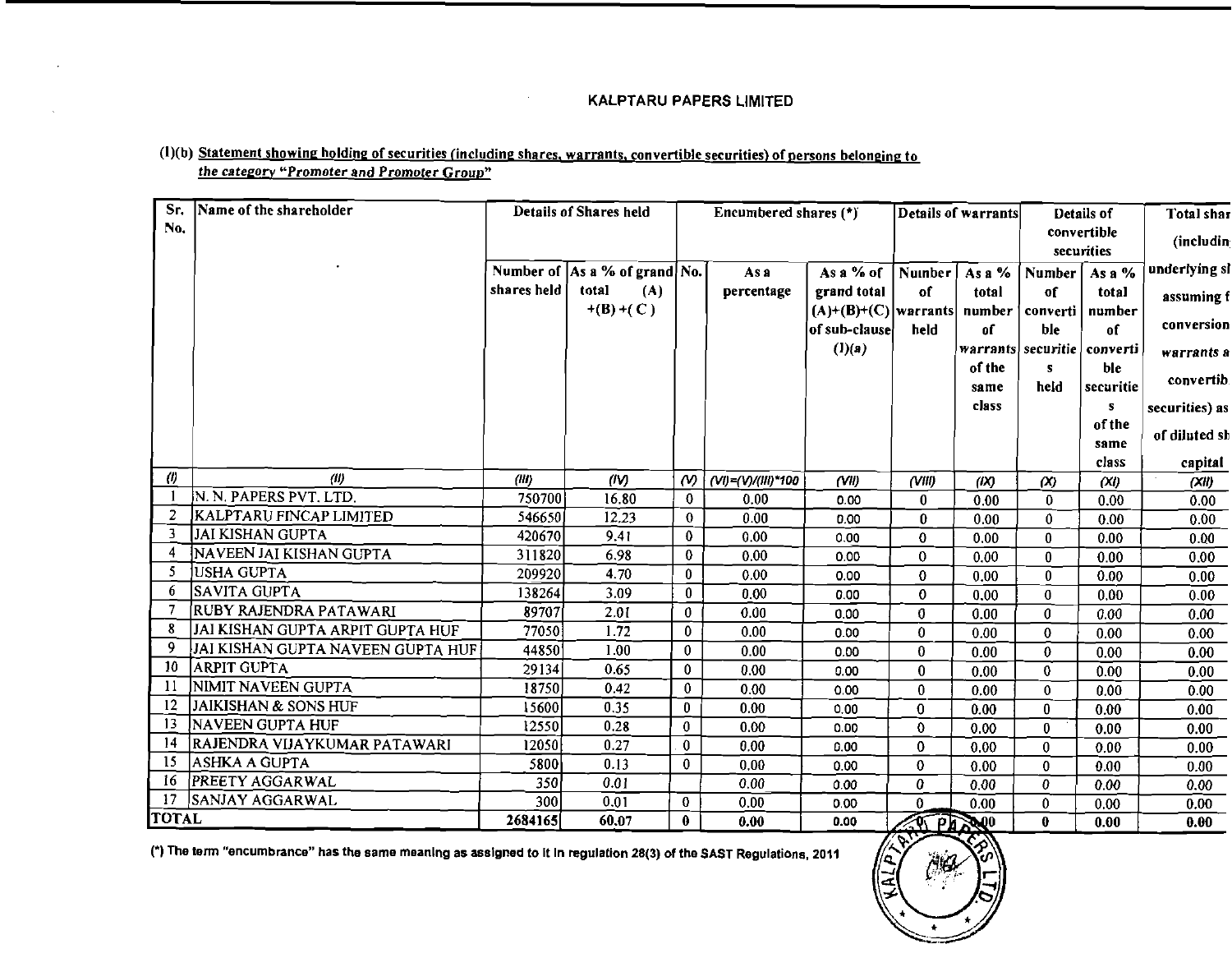## $(I)(c)(i)$  Statement showing holding of securities (including shares, warrants, convertible securities) of persons belonging to the category "Public" and holding more than 1% of the total number of shares

| Sr.<br>No.     | Name of the shareholder | <b>Number</b><br>of shares<br>held | Shares as a<br>percentage of total<br>number of shares<br>{i.e., Grand Total<br>$(A)+(B)+(C)$<br>indicated in<br>Statement at para<br>$(I)(a)$ above} | Number $\operatorname{As} a \%$<br> of<br>held | Details of warrants<br>total<br> warrants number of  convertibl number of<br>lwarrants<br>lof<br>the same<br>class | Number<br>∤of<br>l e<br>securities<br>held | Details of convertible<br>securities<br>$\%$ w.r.t<br>total<br>convertible<br>securities<br> of<br>the same<br>class | Total shar<br>(includin<br>underlyir<br>shares<br>assuming:<br>conversion<br>warrants a<br>convertib<br>securities<br> as a % of dil<br>share<br>capital |
|----------------|-------------------------|------------------------------------|-------------------------------------------------------------------------------------------------------------------------------------------------------|------------------------------------------------|--------------------------------------------------------------------------------------------------------------------|--------------------------------------------|----------------------------------------------------------------------------------------------------------------------|----------------------------------------------------------------------------------------------------------------------------------------------------------|
|                | <b>AJAY GOENKA</b>      | 67122                              | 1.50                                                                                                                                                  | $\mathbf{0}$                                   | 0.00                                                                                                               | $\bf{0}$                                   | 0.00                                                                                                                 | 0.00                                                                                                                                                     |
| $\overline{2}$ | HEMANG OMPRAKASH MEHTA  | 58000                              | 1.30                                                                                                                                                  | $\bf{0}$                                       | 0.00                                                                                                               | 0                                          | 0.00                                                                                                                 | 0.00                                                                                                                                                     |
| 3              | PAWAN GUPTA             | 46000                              | 1.03                                                                                                                                                  | $\bf{0}$                                       | 0.00                                                                                                               | 0                                          | 0.00                                                                                                                 | 0.00                                                                                                                                                     |
| <b>TOTAL</b>   |                         | 171122                             | 3.83                                                                                                                                                  | $\bf{0}$                                       | 0.00                                                                                                               | $\bf{0}$                                   | 0.00                                                                                                                 | 0.00                                                                                                                                                     |

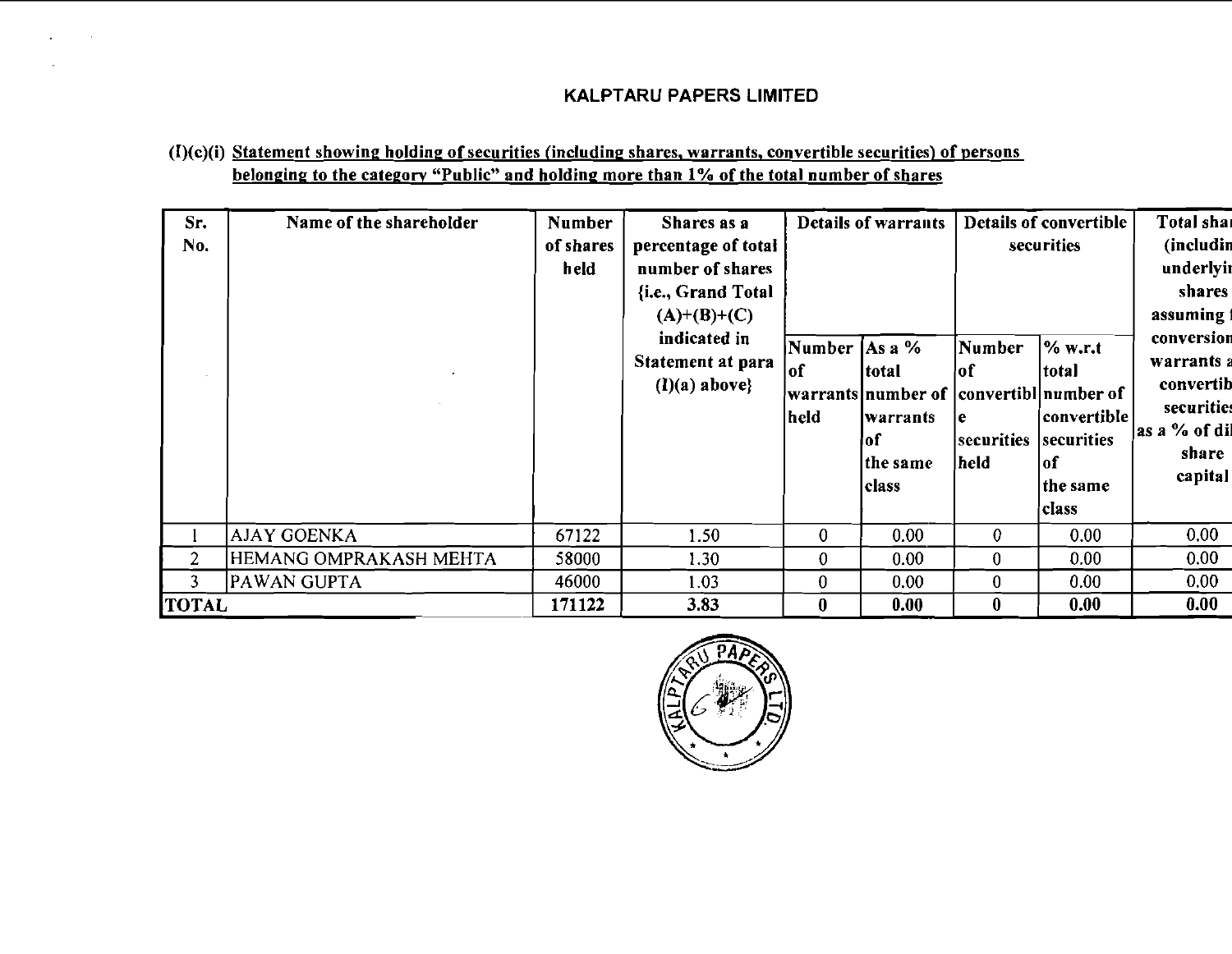# **KALPIAKC PAPERS LIMILED**

# (I)(c)(ii) Statement showing holding of securities (including shares, warrants, convertible securities) of persons (together with PAC) belonging to the category "Public" and holding more than 5% of the total number of shares of the company

| <b>TOTAL</b>  |                |       |             |                  |              |                  |                   |                        |                         |                    |                    |                       | Nộ.                | Šr.                    |
|---------------|----------------|-------|-------------|------------------|--------------|------------------|-------------------|------------------------|-------------------------|--------------------|--------------------|-----------------------|--------------------|------------------------|
|               | $\Xi$          |       |             |                  |              |                  |                   |                        |                         | them               | Concert (PAC) with | the Persons Acting in | shareholder(s) and | Name(s) of the         |
|               |                |       |             |                  |              |                  |                   |                        |                         |                    |                    |                       | of shares          | Number                 |
| $\frac{1}{2}$ | 600            |       |             |                  | above}       | (I)(a)           | Statement at para | Ē                      | $(A)+(B)+(C)$ indicated | {i.e., Grand Total | shares             | total number of       | percentage of      | Shares as a            |
|               |                |       |             |                  |              | warrants         | $\tilde{=}$       | Number                 |                         |                    |                    |                       |                    |                        |
| 000           | 0.00           |       |             | same class<br>Ø, | the          | warrants         | number of         | As a % total Number of |                         |                    |                    |                       |                    | Details of warrants    |
|               |                |       |             |                  | held         | securities       | convertible       |                        |                         |                    |                    |                       |                    |                        |
| 0.01          | $\frac{1}{20}$ | class | of the same | securities       | convertible  | number of        | total             | $9/9$ N.I.I            |                         |                    |                    |                       | securities         | Details of convertible |
| 00.00         | 0.00           |       |             | share capital    | % of diluted | securities) as a | convertible       | Warrants and           | conversion of           | assuming full      | shares             | underlying            | (including)        | Total shares           |

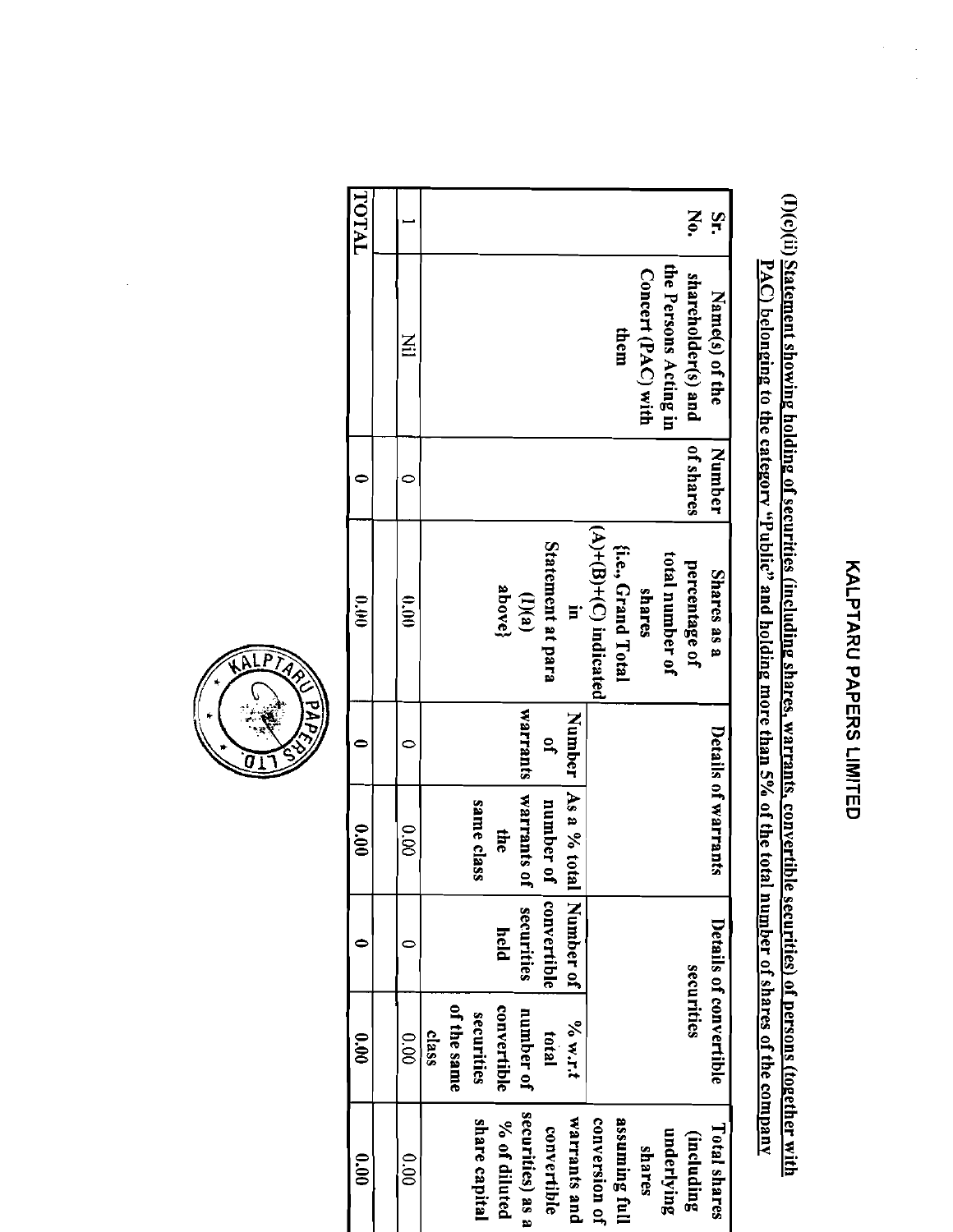## **(I)(d) Statement showine details of locked-in shares**

| Sr.<br>No. |     | Name of the shareholder Number of locked-in shares [Locked-in shares as a percentage of total]<br>number of shares {i.e., Grand Total<br>$(A)+(B)+(C)$ indicated in Statement at<br>$ para (I)(a) above\}$ |
|------------|-----|------------------------------------------------------------------------------------------------------------------------------------------------------------------------------------------------------------|
|            | Nil | 0.00                                                                                                                                                                                                       |
|            |     |                                                                                                                                                                                                            |
| TOTAL      |     | 0.00                                                                                                                                                                                                       |



 $\bullet$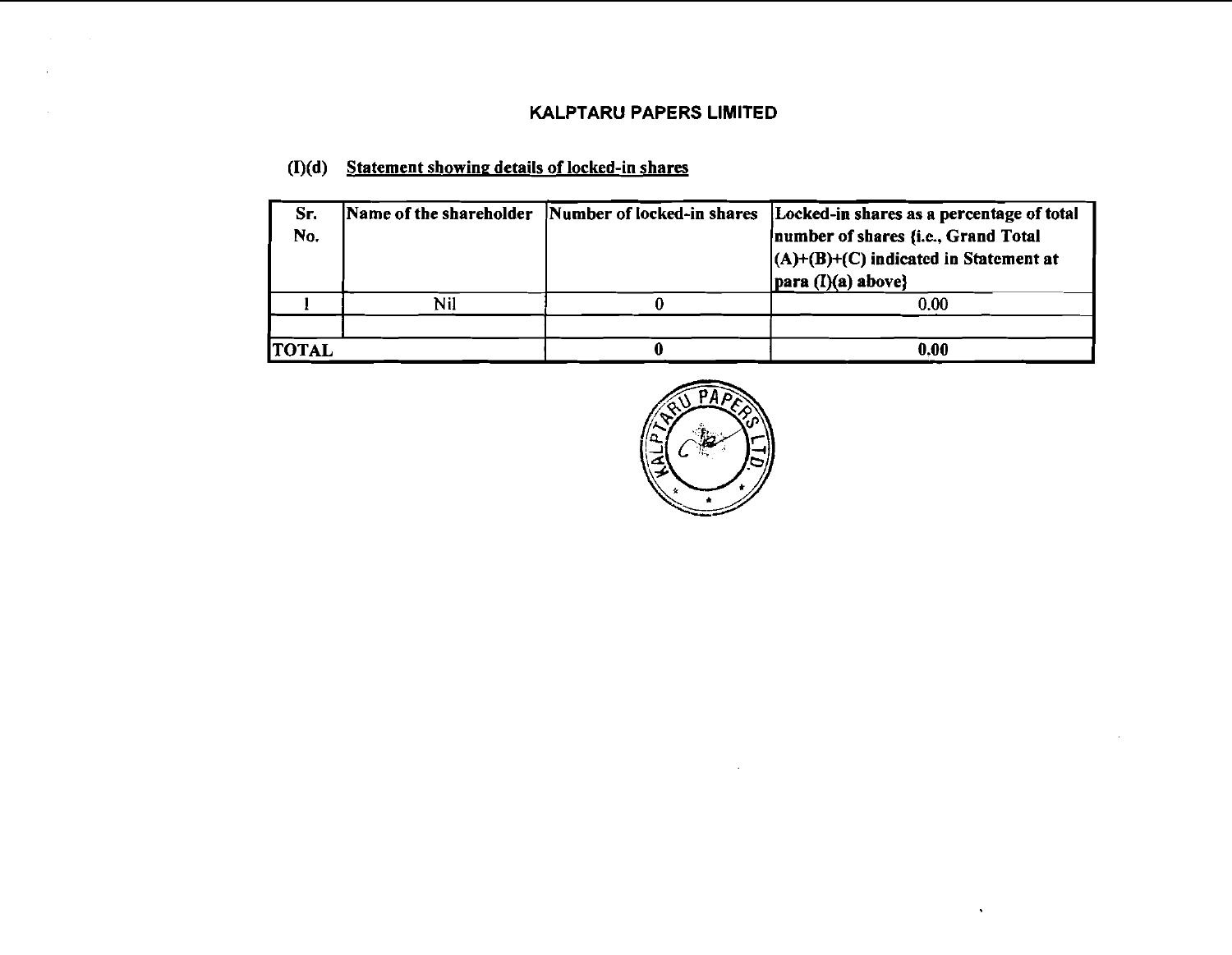(II)(a) Statement showing details of Depository Receipts (DRs)

| Sr.<br>No.   | Type of outstanding DR Number of outstanding Number of shares<br>$ $ (ADRs, GDRs, SDRs,<br>$ $ etc. $)$ | <b>DRs</b> | <b>DRs</b> | Shares underlying outstanding DRs as a<br>underlying outstanding percentage of total number of shares<br>$\left \{\text{i.e., Grand Total (A)+(B)+(C) indicate}\right \right $<br>$\{in Statement at para (I)(a) above\}$ |
|--------------|---------------------------------------------------------------------------------------------------------|------------|------------|---------------------------------------------------------------------------------------------------------------------------------------------------------------------------------------------------------------------------|
|              | Nil                                                                                                     |            |            | 0.00                                                                                                                                                                                                                      |
| <b>TOTAL</b> |                                                                                                         |            |            | 0.00                                                                                                                                                                                                                      |